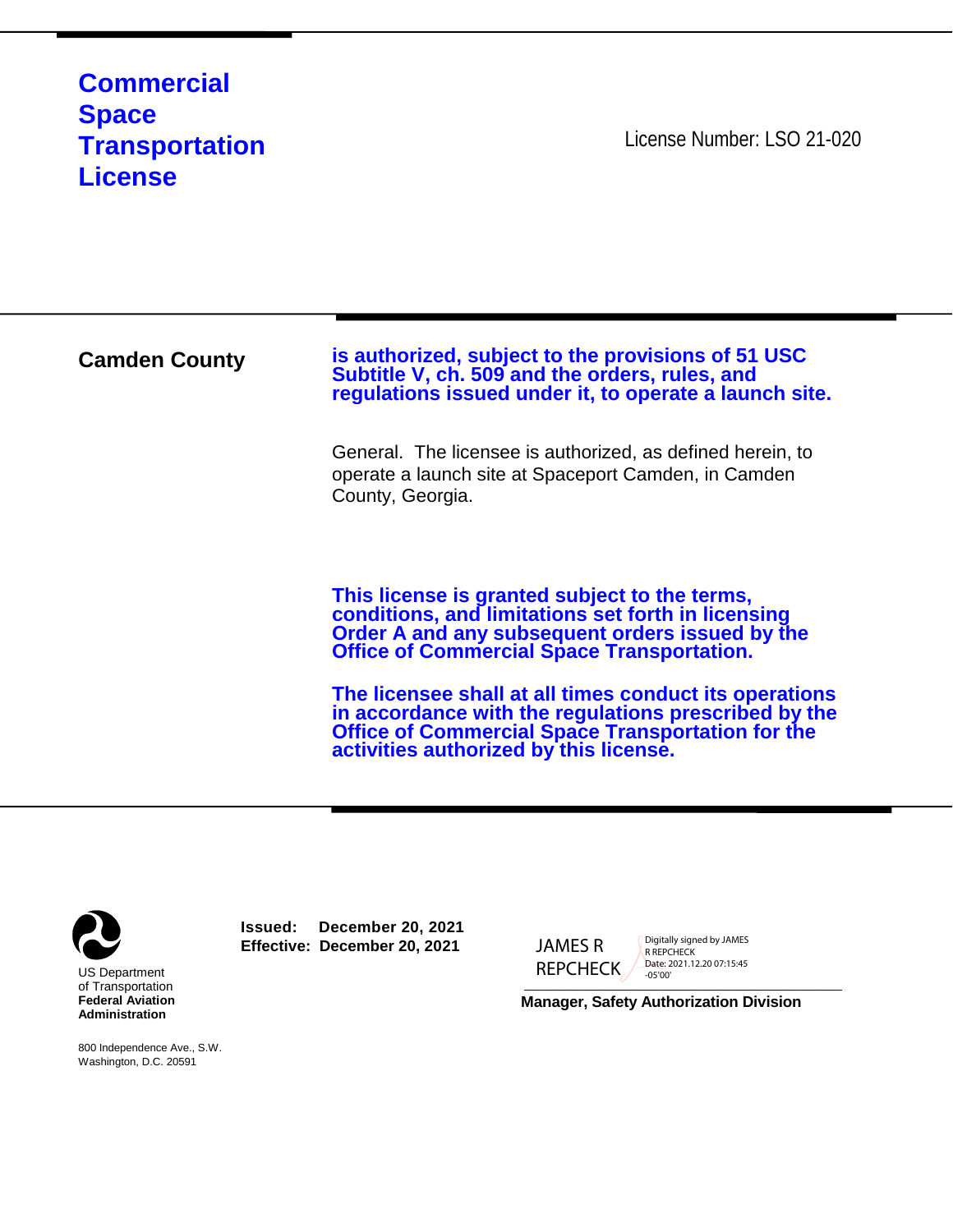## **OFFICE OF COMMERCIAL SPACE TRANSPORTATION**

## **LICENSE ORDER REGARDING OPERATION OF A LAUNCH SITE**

**AUTHORIZED BY LICENSE NO. LSO 21-020**

**ISSUED TO** 

## **Camden County**

- 1. Authority: This Order is issued to Camden County under 51 U.S.C. Subtitle V, chapter 509, and 14 C.F.R. Ch. III.
- 2. Purpose: This Order grants License No. LSO 21-020, issued on December 20, 2021, by the Federal Aviation Administration's Office of Commercial Space Transportation (FAA/AST), authorizing Camden County to operate Spaceport Camden as a launch site in Camden County, Georgia and prescribes, as conditions to License No. LSO 21-020, certain additional requirements applicable to the authorization.
- 3. Authorization: Camden County is authorized to operate a launch site at Spaceport Camden, with a flight trajectory limited to a 100-degree azimuth:
	- (a) for U.S. Government or FAA-licensed or permitted launches (see note below); and
	- (b) as required by 14 C.F.R. § 420.51, in accordance with the representations in Camden County's license application, any subsequent amendments approved by AST as of the date of this Order, and any modifications to the license issued by the FAA under 14 C.F.R. § 420.47.
- 4. Environmental Compliance: Camden County must comply with the mitigation measures outlined in the Record of Decision for the Final Spaceport Camden Environmental Impact Statement (December 2021).
- 5. Launch Site Boundary Compliance: Camden County's proposal to control access to the parcel identified as BCS and UCC land by purchasing, leasing, or executing a site use agreement, and to establish an agreement with the USCG to control access to public waterways within 7300' of the launch point provides an equivalent level of safety to 14 C.F.R. §